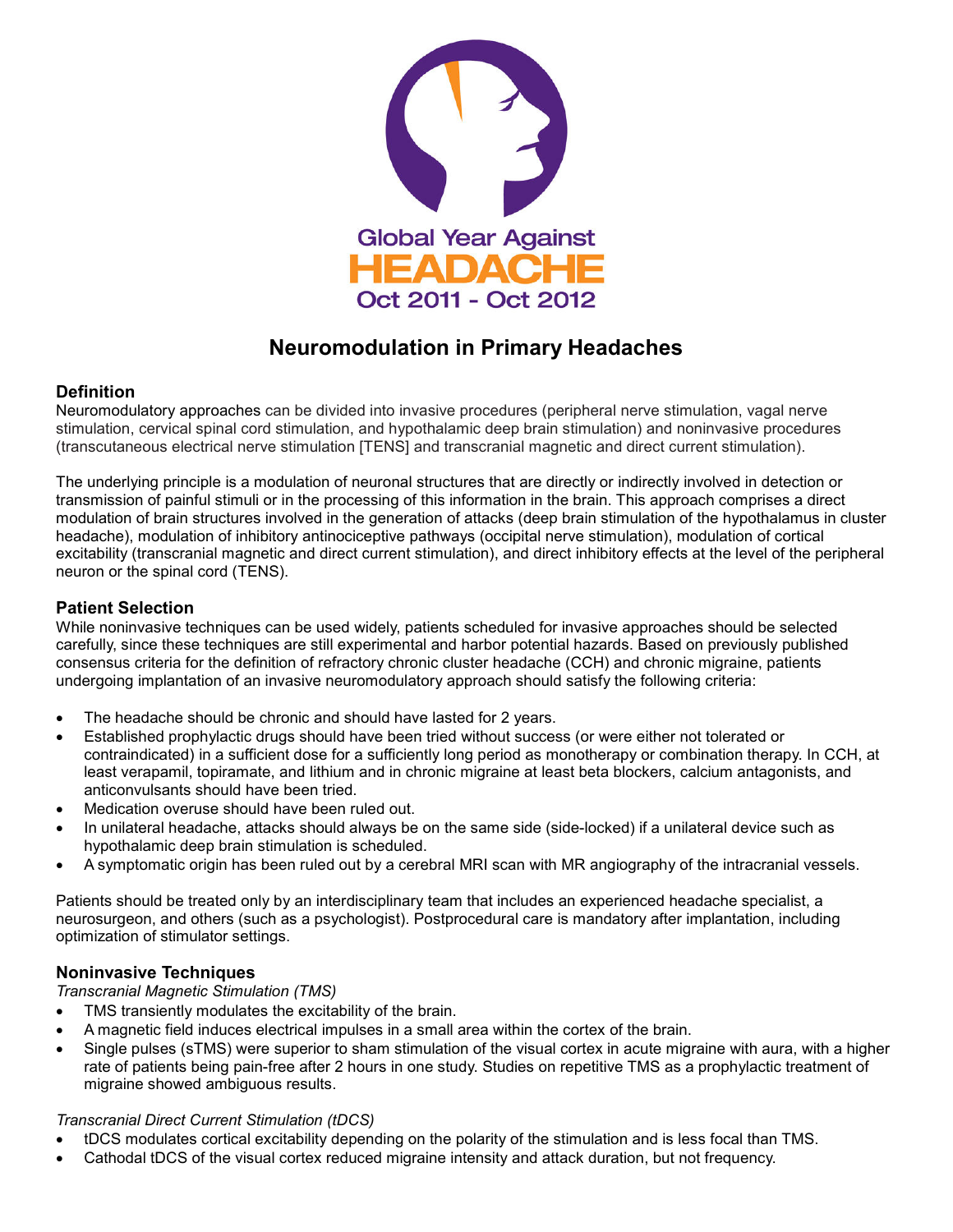### *Transcutaneous Electrical Nerve Stimulation (TENS)*

- Effects are conveyed by electrical stimulation of the skin within a painful area with varying intensity and frequency. Stimulation of nerve fibers sensitive to touch is thought to modulate neurons transmitting nociceptive stimuli at the level of the spinal cord.
- Despite some positive small studies, meta-analyses have failed to provide convincing evidence that TENS is effective in primary headaches.

## **Invasive Techniques**

*Deep Brain Stimulation (DBS)* 

- Electrodes are surgically implanted directly into the target structure in the brain, such as the posterior hypothalamus in cluster headache and other trigemino-autonomic headaches.
- Hypothalamic DBS has so far been used to treat more than 58 patients with CCH, 3 patients with SUNCT (shortlasting unilateral neuralgiform headache with conjunctival injection and tearing), and one with chronic paroxysmal hemicrania. It was effective in more than 50% of the patients (defined as at least 50% reduction in headache frequency). The only double-blind placebo-controlled study did not substantiate a significant effect but did so in the subsequent open phase.
- Potential side effects are limited in most cases and include infection of the electrode tip or lead, syncope, and double vision. In 3% of patients, intracerebral bleeding was described, which in one case was fatal. DBS has not been tried in migraine.

## *Occipital Nerve Stimulation (ONS)*

- Electrodes are subcutaneously implanted close to the great occipital nerve, which innervates the back of the head. An impulse generator containing the batteries is connected to the electrodes via a cable and implanted subcutaneously above the pectoral or gluteal muscle. To avoid a side-shift in unilateral headaches, electrodes should always be implanted bilaterally.
- ONS has been used in more than 60 patients with chronic cluster headache. More than 50% reported improvement (defined as a more than 50% reduction of headache). Sustained benefit was found in one study with 14 patients: 11 patients improved by at least 90% over a mean period of 3 years. In chronic migraine, two studies, one with 51 patients and the other with 125 patients, yielded ambiguous results. Small series with good efficacy have been published in hemicrania continua, SUNCT, and occipital neuralgia.
- Side effects of ONS are generally mild. A mild feeling of paresthesia (tingling, pricking, or numbness) at the site of stimulation is inherent in the method and is essential for a good outcome. Lead migration, battery depletion, and local infection are common problems.

### *Sphenopalatine Ganglion Stimulation (SPGS)*

- A microstimulator is surgically placed below the cheekbone with the electrode tip close to the sphenopalatine ganglion. It is driven by an external controller via an induced current. In previous studies, electrodes were placed percutaneously into the ganglion and powered externally.
- The microstimulator is currently being used in an ongoing trial to test its efficacy in aborting attacks in CCH. Preliminary effects are promising, with an improvement of 80% or more in 5 of 7 patients. External SPGS aborted 11 out of 18 spontaneous and induced cluster headache attacks. In chronic migraine, external SPGS had a pain-relieving effect in 5 out of 10 patients.
- Side effects were generally mild and transient. Temporary numbness in V2 was reported most frequently, and neuropathic pain occurred in one patient.

### *Other Neuromodulatory Approaches*

- Vagal nerve stimulation: There are only anecdotal reports of its efficacy in CCH and migraine.
- High cervical spinal cord stimulation: In a case series of seven patients with CCH, spinal cord stimulation decreased attack frequency in all patients. However, five patients required lead revision due to dislocation or breakage.
- Supraorbital nerve stimulation: There are anecdotal reports of efficacy in migraine and cluster headache. Combined stimulation of the supraorbital and the occipital nerve could be more effective.

## **Conclusion**

- Neuromodulatory approaches are a promising add-on to our therapeutic armamentarium in refractory headache.
- Invasive approaches should be considered only in refractory patients with chronic conditions after careful selection.
- Although experience is still limited, occipital nerve stimulation should be considered in chronic cluster headache and to a limited extent—in hemicrania continua, chronic migraine, and occipital neuralgia. In CCH and in SUNCT syndrome, hypothalamic deep brain stimulation can be tried as an alternative. Sphenopalatine ganglion stimulation is promising, but it requires further proof of efficacy.
- Noninvasive approaches are preferable, but due to a lack of solid studies and technical limitations, their